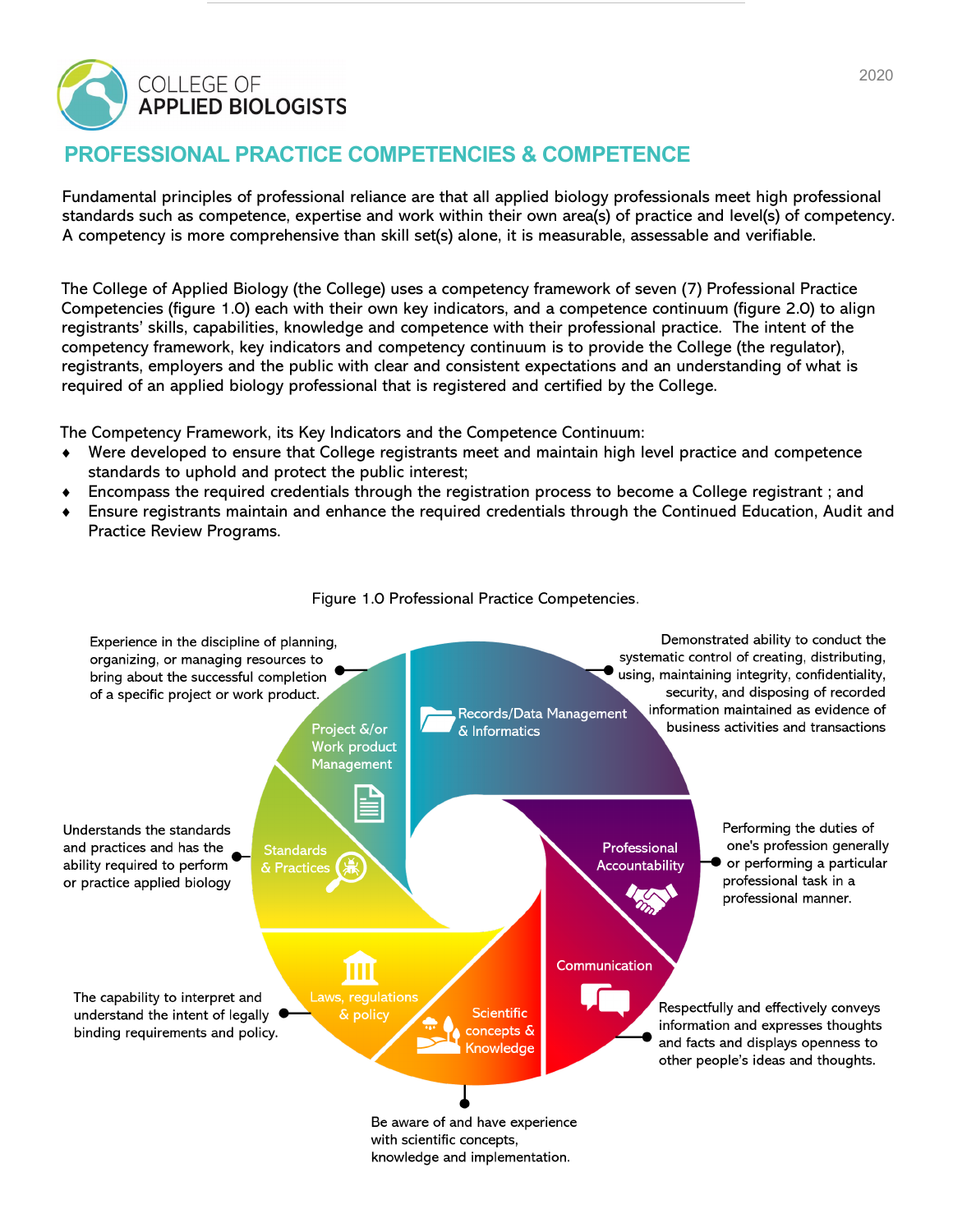The College uses the following key indicators (Kls) in each Professional Practice category to assess and verify that a professional meets the minimum competency level requirement: Competent (Figure 2.0). College applicants and registrants are required to demonstrate and maintain competence in at least one (1) key indicator in each Professional Practice Competency category during the Registration, Audit and Practice Review processes.

Records/Data Management & Informatics

- 1. Demonstrate knowledge of records management and information.
- 2. Implement policies and protocols relating to records management and informatics in their practice.
- 3. Respect for confidentiality in their practice.

# Professional Accountability

- 1. Demonstrate an awareness of scope of practice and limitations.
- 2. Take responsibility for their work and work of others' (if applicable).
- 3. Exercise skills in applied biology and other professional skills as required for work to be undertaken.

#### Communication

- 1. Communicate written and oral information in a clear, concise, and comprehensible manner.
- 2. Communicate and acknowledge the value of alternative views and hypotheses.
- 3. Demonstrate the ability to communicate effectively with specialist and non-specialist audiences, colleagues, clients and others.

# Scientific knowledge & Concepts

- 1. Demonstrate knowledge of scientific information and concepts.
- 2. Incorporate relevant scientific knowledge and concepts in their practice.
- 3. Use knowledge and scientific understanding to improve the application of existing and emerging scientific concepts, knowledge or technology in their practice.

# Laws, regulations & policy



- 1. Incorporate regulatory and policy requirements in their practice.
- 2. Implement regulatory and policy requirements in their practice.
- 3. Demonstrate knowledge of: a) regulatory and policy requirements as a regulated professional; b) Demonstrate knowledge relevant to their practice.

# Standards & Practices



- 1. Demonstrate knowledge of standards and practices relevant to their area of practice.
- 2. Incorporate standards and practices in their practice.
- 3. Implement standards and practices in their practice.

# Project &/or Work product Management

- 1. Provide advice, options /solutions, requirements.
- 2. Demonstrate skills in evaluation of and in drawing conclusions.
- 3. Demonstrate skills in the scoping, planning and implementing of projects/assignments.